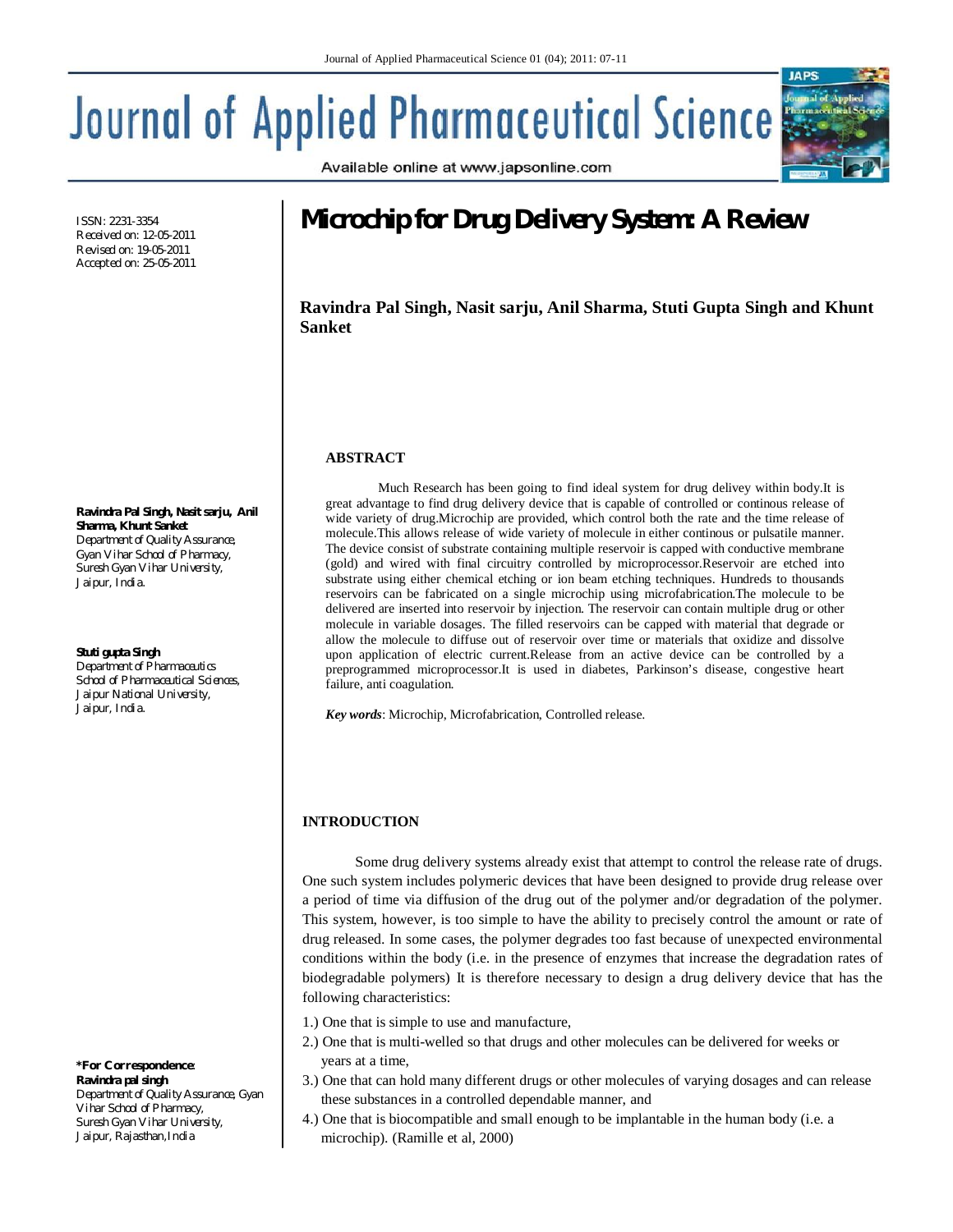#### **Microchip Device Design**

The microchip delivery system consists of a substrate containing multiple reservoirs capable of holding chemicals in the solid, liquid, or gel form. Each reservoir is capped (i.e. with a conductive membrane) and wired with the final circuitry controlled by a microprocessor. This central processor should be able to actively control electrically the exact time of release and the amounts of drugs dispersed by controlling the dissolution of the gold membrane. The system should be reasonable to manufacture by standard micro fabrication techniques and still be cost-effective.

#### **The Design Approach—an Overview**

#### **The Substrate**

According to system design, the reservoirs will be patterned into the substrate. This can easily be done by standard etching techniques of microfabrication. Any material that can serve as a support, is suitable for etching,and is impermeable to the molecules to be delivered and to the surrounding fluids may be used as a substrate. For this in vivo application, biocompatibility should be considered. Non-biocompatible materials, however, can also be enclosed within biocompatible materials like poly (ethlene gylcol). One example of a strong, nondegradable,easily etched substrate that is impermeable to the delivered chemicals and nondegradable to the surrounding environment within the body is silicon. It should be noted that for some applications a material degradable over time might be preferred. For example, brain implants make the removal of a device difficult or too endangering to the patient and therefore this device would not be applicable. (Ramille et al, 2000)

#### **Release System**

The design of a release system depends on the treatment required by the patient whether it is a continuous or pulsed release. Drug delivery can be achieved by a passive or active release system. In the passive system, the drugs diffuse through a membrane or enter the body by the degradation of the substrate. Active systems are triggered by a microprocessor and are preferred due to a more predictable release profile. The exact time release and amounts of drugs can then be controlled.The chip can be placed strategically as well for drugs that are too potent for acontinuous release. The device being described will be employing an active system. (Ramille et al, 2000)

#### **Reservoir Caps**

In the active timed-release devices, the reservoir caps consist of thin films of conductive material patterned in the shape of anodes surrounded by cathodes. Any conductive material that can oxidize and dissolve in solution upon application of an electric potential can be used for the fabrication of the anodes and cathodes. The anode is defined as the electrode where oxidation occurs. The portion of the anode directly above the reservoir oxidizes and dissolves into solution upon the application of a potential between the cathode and anode. This exposes the release system to the surrounding fluids and results in the release of the molecules or drugs. Gold ischosen as the model membrane material because it is easily deposited and patterned, has a low reactivity with other substances and resists spontaneous corrosion in many solutions over the entire pH range2. However, the presence of a small amount of chloride ion creates an electric potential region which favors the formation of soluble gold chloride complexes (Frankenthal et al, 1982). Holding the anode potential in this corrosion region enables reproducible gold dissolution. Potentials below this region are too low to cause appreciable corrosion, whereas potentials above this region result in gas evolution and formation of a passivating gold oxide layer that causes corrosion to slow or stop (Santini et al, 1999). Gold has also been shown to be a biocompatible material. (Ramille et al, 2000).

#### **Control Circuitry and Power Source**

The control circuitry consists of a timer, demultiplexer, microprocessor or an input source. The microprocessor will control the desired reservoir to be activated so that a variety of drugs may be contained in each specific reservoir. The input source can either be a memory source, remote control device or a biosensor. A thinfilm microbattery can be used as a power source. All of these can be patterned directly onto the device. (Ramille et al, 2000)

#### **Reservoir filling**

Three-dimensional printing is capable of fabricating complex structures by ink-jet printing liquid binder onto loose, fine powder (Wu et al, 1999). The printing pattern can be obtained from a computer-aided-design model (CAD). Inkjet printing in combination with a computer-controlled alignment apparatus is capable of depositing as little as 0.2 nl of a liquid or gel solution of known concentration into each reservoir (Santini et al, 1999).The volume of the reservoirs can be controlled by specifying the appropriate print head to deposit a pre-determined amount of binder. The drug is pushed out of the nozzle as the vapor bubble within the nozzle expands upon heating. The relationship between the amounts expanded by the vapor bubble to the heat added follows the ideal gas law relationship (Fig. 1).

#### **Microfabrication**

Microfabrication can be generally defined as the production of microscale features in or on a material by techniques such as diposition,etching,micromolding along with patterning techniques such as photolithography or microcontact printing(Jonh et al, 2000).Fabrication of these microchips begins by depositing ~0.12 mm of low stress,silicon-rich nitride on both sides of prime grade, silicon wafers using a vertical tube reactor(Santini et al, 1999). The silicon nitride layer on one side of the wafer is patterned by photolithography and electron cyclotron resonance (ECR) enhanced reactive ion etching (RIE) to give a square device containing square reservoirs. The silicon nitride serves as an etch mask for potassium hydroxide solution at 85°C, which anisotropically etches square pyramidal reservoirs into the silicon along the crystal planes until the silicon nitride film on the opposite side of the wafer is reached.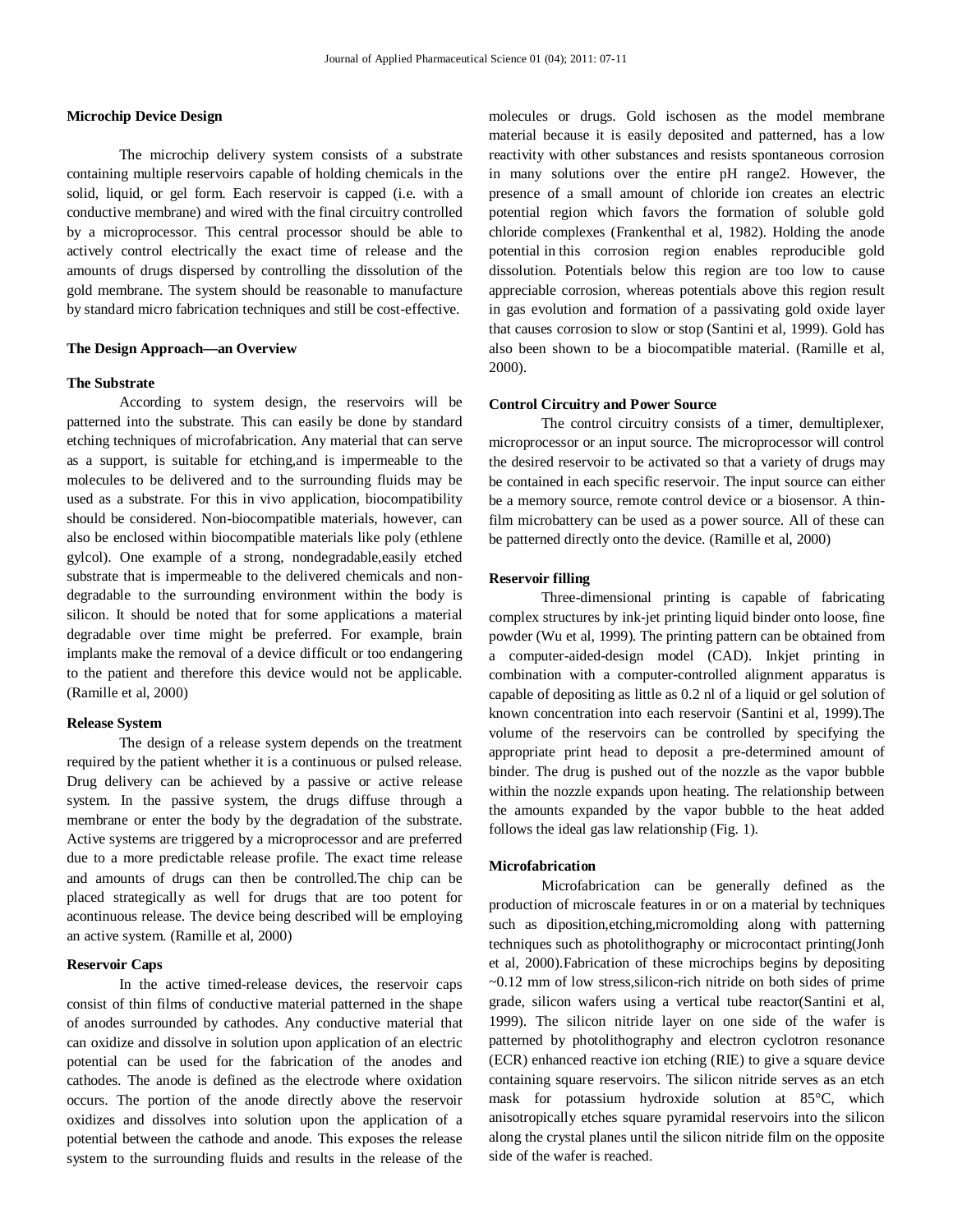

The newly fabricated silicon nitride membranes completely cover the square openings of the reservoir. Gold electrodes (0.3-0.5 mm thick) are deposited and patterned over the silicon nitride membranes by electron beam evaporation and liftoff. Some portions of the electrodes must be protected from unwanted corrosion by an adherent, non-porous coating that isolates the electrode materials from the surrounding electrolyte. Silicon dioxide is used as a model protective coating because its physical properties can be tailored to a particular application by selecting the appropriate processing conditions2. A layer of plasma enhanced chemical vapor deposition silicon dioxide is deposited over the entire electrodecontaining surface.



WILL RELEASE SYSTEM CONTAINING THE DRUG OR ANODE AND CATHODE MATERIAL FS INSULATOR/ETCH MASK MATERIAL

**Device Dimensions:** 17mm x 17mm x 315mm **Reservoirs:** 400 total .05 mm spacing (bottom side) 25 nl volume **Square pyramid side wall slope:** 54° **Fill opening:**500m:m x 500mm **Release end:** 30mm x 30m:m **Gold caps:** 50mm x 50mm x .3mm

The silicon dioxide located over portions of the anode, cathode,and bonding pads are etched with ECR-enhanced RIE to expose the underlying gold film. This technique is also used to remove the thin silicon nitride and chromium membranes located in the reservoir underneath the gold anode. The reservoirs are then filled with the molecules or drugs to be delivered by the aforementioned reservoir filling methods and subsequently sealed. ( Mark et al, 2006)

#### **Schematic Representation of Microfabrication Process**

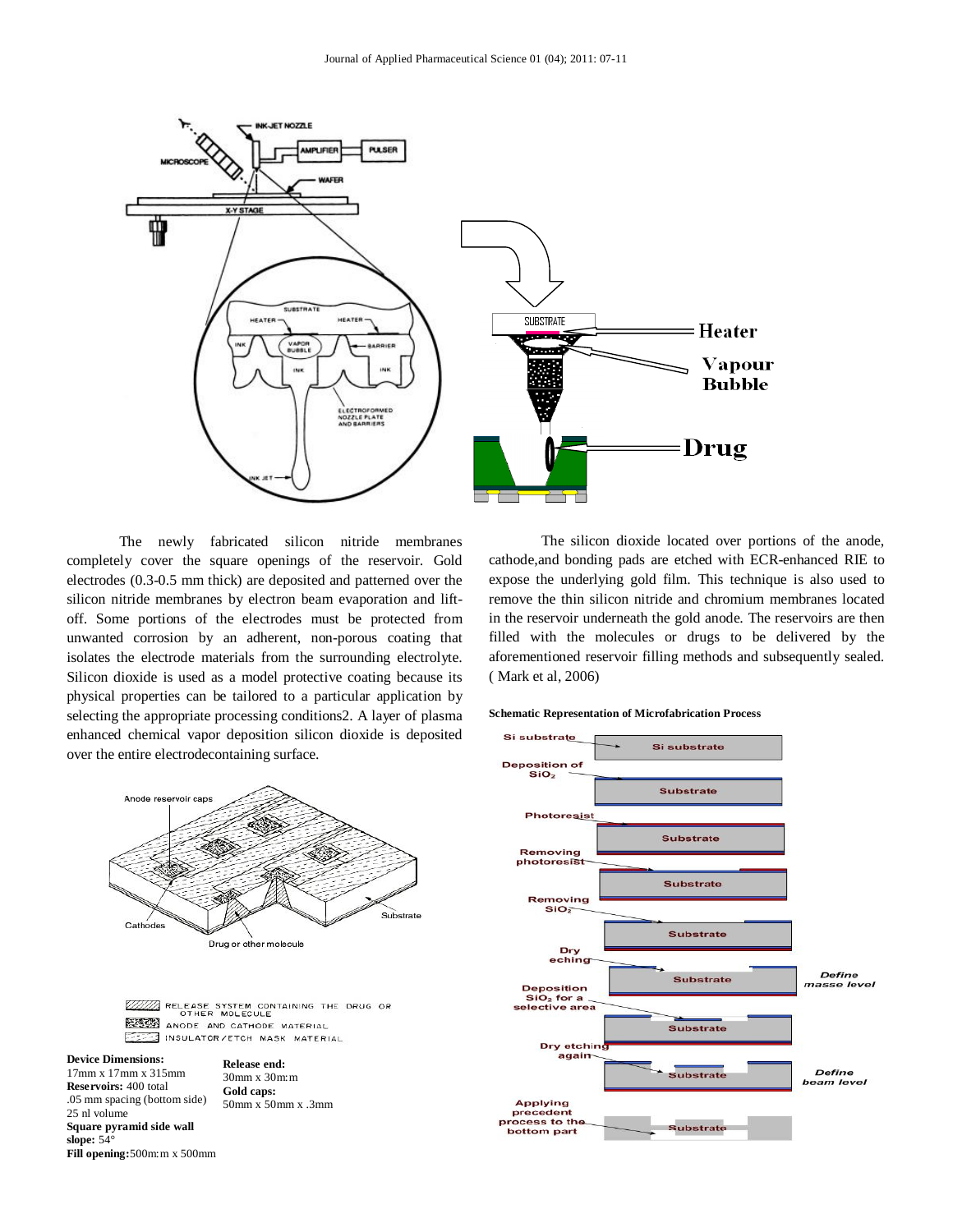- 1.) Deposit layer of insulating material,silicon nitride (0.12 mm), onto the substrate by PECVD
- 2.) Pattern by photolithography and square reservoirs are etched by ECR-enhanced RIE
- 3.) With potassium hydroxide solution at 85°C, anisotropically etch square pyramida reservoirs into the silicon along the (111) crystal
- 4.) Invert and deposit gold electrodes (0.3-0.5 mm thick). Pattern by E-beam evaporation and liftoff.
- 5.)Deposit electrode protective coating,silicon dioxide, by PECVD. Silicon dioxide over anode, cathode and bonding pads are etched with ECR-enhanced RIE to expose gold film.
- 6.) Remove SiN layer in the inside of reservoir by RIE to expose gold membrane.
- 7.) Fill reservoirs by inkjet printing through opening (500 mm x 500 mm)
- 8.) Bottom of reservoirs capped with a silicon nitride coating
- 9.) Device can now be patterned with IC control circuitry and thin film battery.

#### **APPLICATION**

#### **Chemicals to be released**

Multiple chemicals can be stored inside and released from the microchip. Each reservoir can be filled with different chemicals or combination of chemicals. Chemicals in any form (solid, liquid, gel) can be delivered by microchip. Micro fluidic device such as pumps are limited to delivering liquids. The controlled release microchip consists of reservoir covered by a thin membrane of material that can be dissolved on demand. The form of the chemical or drug in the reservoir and the presence or absence of other materials such as polymer matrices or excipient has little or no effect on the electrochemical behavior of the membrane. Therefore, controlled release microchip has the potential for a high degree of flexibility in the type of chemicals they can store and release. (Jonh et al, 2000)

#### **Simplicity of release mechanism**

The microchip has no moving parts .A thin barrier membrane covers the each reservoir filled with one or more chemicals. The release of chemicals from the microchip is initiated by disintegration of the membrane. The membrane is removed by the application of an electric potential, which cause the membrane to dissolve by simple electrochemical reaction. The absence of moving parts potentially increases device reliability by decreasing the possibility of mechanical breakdown. (Jonh et al, 2000)

#### **Accuracy**

A Variety of highly potent drug can potentially be delivered from the microchip in a safe manner. It is important that the amount of drug delivered to a patient matches the amount prescribed, especially for highly potent compounds. Each reservoir of microchip can be accurately filled with a small amount of the drug by using microinjection or ink-jet printing techniques (J.Yoo et al 1997).The amount of the drug administered from a microchip

filled by this printing methods can be tightly controlled, and accidental overdose id unlikely because release from active devices can only occur when an electric potential is applied to an anode. Larger doses can be administered by simply opening several reservoirs simultaneously. (Jonh et al, 2000)

#### **Complex release patterns**

Complex release patterns (such as simultaneous constant and pulsatile release) can be achieved from the microchip. Any complex chemical or drug release pattern can be broken down into a combination of two parameters: Release time and Release rate. A unique feature of the controlled release microchip is the potential to control both of these parameters. The time at which release begins from any reservoir is determined by the time at which the anode membrane covering that reservoir is removed. Spontaneous release from reservoir will not occur if the anode membrane material is stable in the electrolyte solution. Therefore, an anode membrane material is selected that will not dissolve and open until the correct electric potential is applied (Jonh et al, 2000)

#### **Potential for local delivery**

The microchip can be made small enough to make local chemical delivery possible. An advantage of local drug delivery is that high concentration of drug ca be achieved at the site where it is needed, while keeping the systemic concentration of the drug at a low level. This technique is particularly useful if the drug has adverse side effect if administered systemically in high doses. (Jonh et al, 2000)

#### **Stability enhancement**

Some new protein based drugs have limited stability (i.e., shelf life ).Water penetration into this protein drug formulationis one of the most frequent causes of their instability(Cleland et al, 1994).The membrane covering the filled reservoir of a microchip will prevent penetration of water into these reservoirs.Thus,the stability of protein drug is theoretically enhanced first, because the drug can be isolated from the outside environment (hermetically sealed) and second, because they can be stored in the microchip in their most stable form (solid, liquid, gel). (Jonh et al, 2000)

#### **In cancer therapy**

Measuring proteins in the blood can help doctors determine patients' cancer risk and monitor the health of the elderly and people with chronic diseases. But current methods for testing these proteins are too expensive and require too much blood to be performed regularly. A micro fluidic chip in clinical trials does on a single chip in 10 minutes what normally takes multiple technicians' hours to do and with just a single drop of blood. Researchers hope to make bedside diagnostics based on blood proteins a reality by bringing down the cost of such tests by at least an order of magnitude. The diagnostic chip is being developed by Caltech chemistry professor James Heath and by Leroy Hood, the president and founder of the Institute for Systems Biology, in Seattle. Heath and Hood have founded a company called Integrated Diagnostics to commercialize the blood chip. (Haruyama et al, 2002).